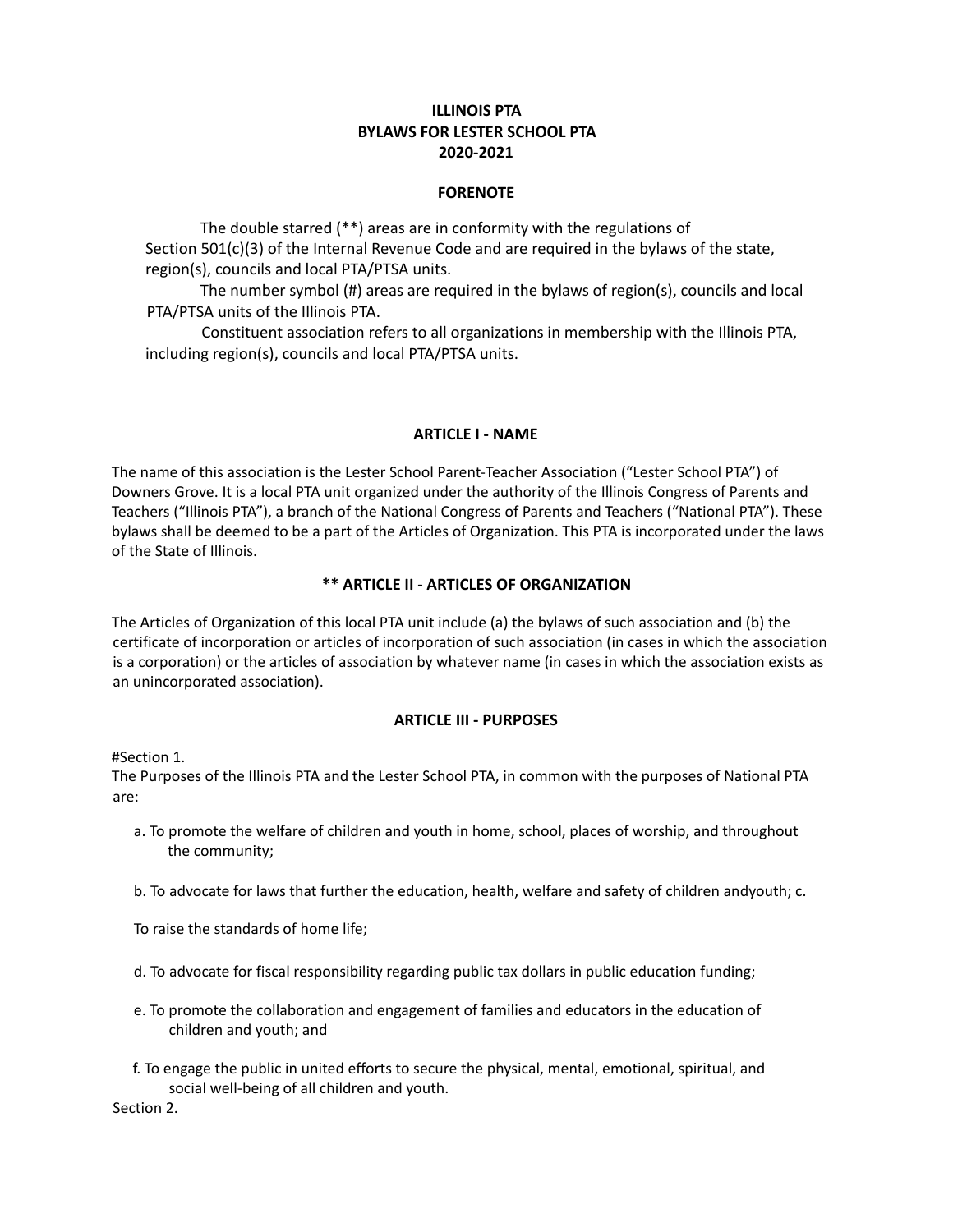The Purposes of the Illinois PTA and Lester School PTA are promoted through an educational program directed toward parents, teachers, and the general public; are developed through conferences, committees, projects and programs; and are governed and qualified by the basic policies set forth in Article IV – BASIC POLICIES as contained herein.

\*\*Section 3.

The association is organized exclusively for the charitable, scientific, literary, or educational purposes within the meaning of Section 501(c)(3) of the Internal Revenue Code or corresponding section of any future federal tax code (hereinafter "Internal Revenue Code").

# **ARTICLE IV - BASIC POLICIES**

The following are basic policies of the Lester School PTA in common with those of National PTA and Illinois PTA:

- \*\*a. The association shall be noncommercial, nonsectarian, and nonpartisan.
- \*\*b. The association or members in their official capacities shall not endorse a commercial entity or engage in activities not related to promoting the Purposes of the association.
- \*\*c. The association or members in their official capacities shall not, directly or indirectly, participate or intervene (in any way, including the publishing or distributing of statements) in any political campaign on behalf of or in opposition to any candidate for public office; or devote more than an insubstantial part of its activities to attempting to influence legislation by propaganda or otherwise.
- d. The association shall work with the schools to provide quality education for all children and youth and shall seek to participate in the decision-making process establishing school policy, recognizing that the legal responsibility to make decisions has been delegated by the people to boards of education, state education authorities, and local education authorities.
- #e. The Illinois PTA or any of its divisions may cooperate with organizations and agencies concerned with child welfare, but a PTA/PTSA representative shall make no commitments as an individualthat bind the group represented.
- \*\*f. No part of the net earnings of the association shall inure to the benefit of or be distributable to its members, directors, trustees, officers, or other private individuals except that the association shall be authorized and empowered to pay reasonable compensation for services rendered and to make payments and distributions in furtherance of the purposes set forth in the Article III—PURPOSES as contained herein.
- \*\*g. Notwithstanding any other provision of these articles, the association shall not carry on any other activities not permitted to be carried on (i) by an organization exempt from federal income tax under Section 501(c)(3) of the Internal Revenue Code or (ii) by an organization, contributions to which are deductible under Section 170(c)(2) of the Internal Revenue Code.
- \*\*h. Upon the dissolution of the association, after paying or adequately providing for the debts and obligations of the association the remaining assets shall be distributed to one or more nonprofit funds, foundations, or organizations which have established their tax-exempt status under Section 501(c)(3) of the Internal Revenue Code. Upon dissolution and withdrawal of the charter, each local PTA/PTSA unit shall be required to follow procedures as directed in the Article XIII — RELATIONSHIP WITH NATIONAL PTA AND ILLINOIS PTA as contained herein.

# **ARTICLE V - MEMBERSHIP AND DUES**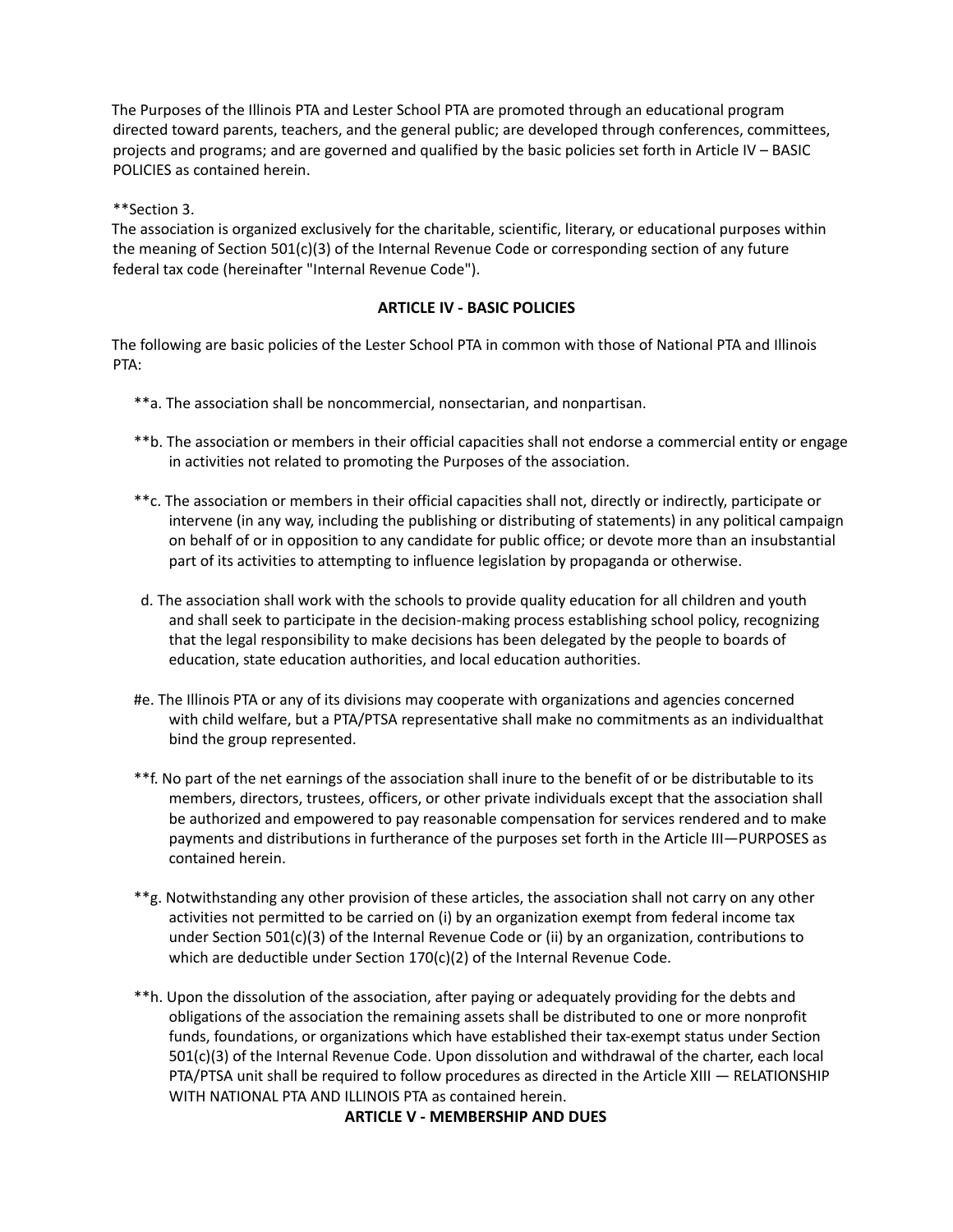## #Section 1.

Every individual who is a member of a local PTA/PTSA unit is, by virtue of that fact, a member of National PTA and of the Illinois PTA by which a local PTA/PTSA unit is chartered and is entitled to all the benefits of membership.

## #Section 2.

Membership in each local PTA/PTSA unit shall be made available by the local PTA/PTSA unit to all who believe in the Mission and Vision statements of National PTA and the Purposes of Illinois PTA inclusively.

## #Section 3.

Each local PTA/PTSA unit shall conduct an annual enrollment of members but may admit individuals to membership at any time.

## #Section 4.

- a. Every local unit will establish a membership year.
- b. The membership year of the Lester School PTA shall be July 1 through June 30.
- c. Persons who join during the membership year shall pay dues for that year. Persons may hold membership in one (1) or more local PTA/PTSA units upon payment of all-inclusive dues as required by the bylaws of each local PTA/PTSA unit. Newly chartered local PTA/PTSA unit members shall be issued charter membership cards valid for a determined period of time.
- d. The membership year of the Illinois PTA shall be July 1 through June30.

## #Section 5.

Only members of this local PTA/PTSA unit who have paid dues for the current membership year may participate in the business of this local PTA/PTSA unit.

## #Section 6.

The privilege of making motions and voting in a local PTA/PTSA unit shall be limited to members of the local PTA/PTSA unit.

## #Section 7.

Only a dues paying member of a local PTA/PTSA unit may be eligible for election or appointment to office or chairmanship in the Illinois PTA or any of its divisions.

## #Section 8.

No person shall hold an elected or appointed position in any local PTA/PTSA unit who is not a member in good standing.

## Section 9.

Each member of a local PTA unit shall pay annual dues to said association as may be prescribed by the association. The amount of dues shall include the portion payable to the Illinois PTA (the "state portion") and the portion payable to National PTA (the "national portion").

## Section 10.

a. The national portion of each member's dues shall be determined by the delegates to the National PTA annual convention.

#b. The amount of the state portion of each member's dues shall be determined by the Illinois PTA. The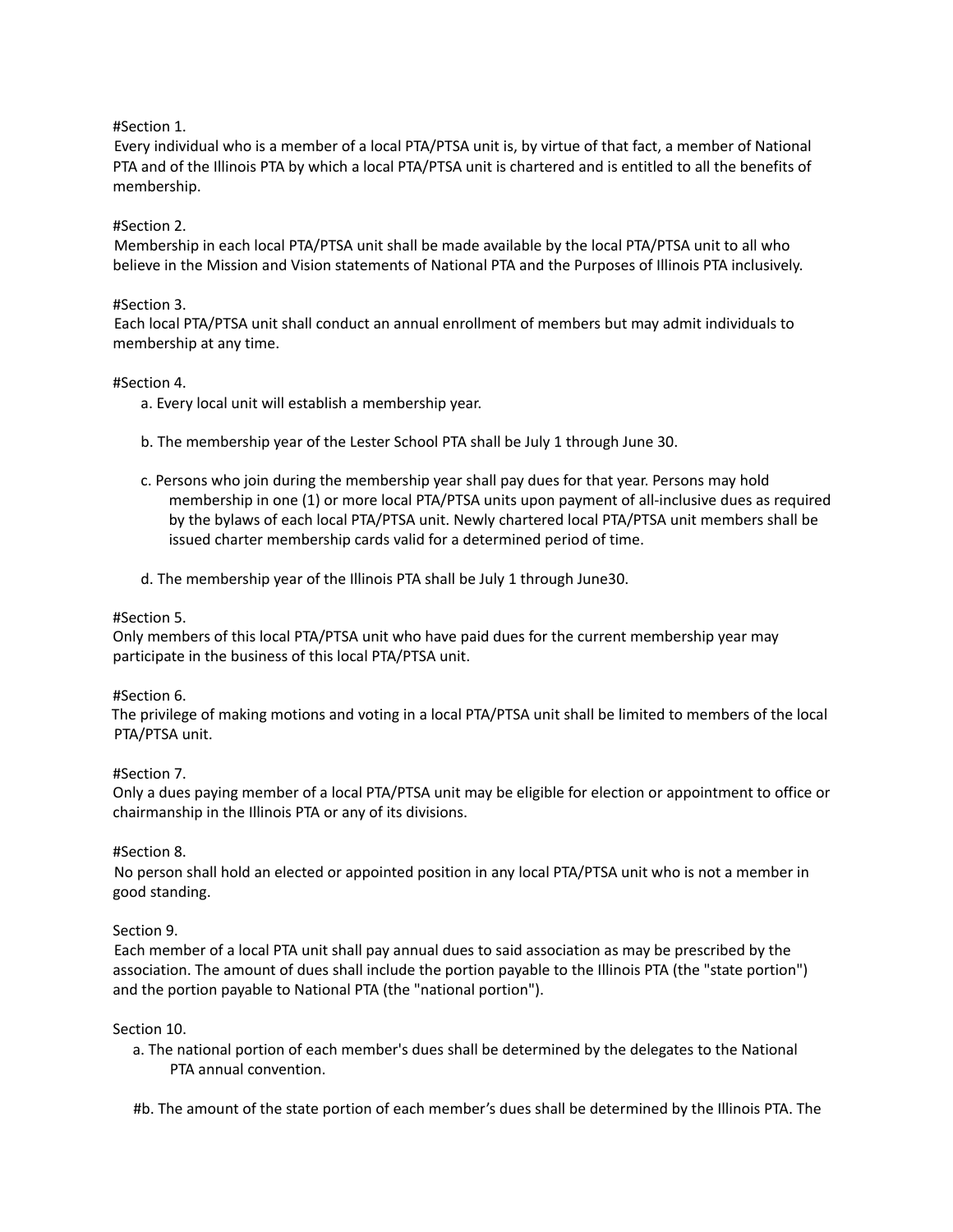annual dues to the Illinois PTA shall be two dollars and twenty-five cents (\$2.25) per capita for every member of each local PTA unit.

c. The amount of the local membership dues shall be determined by the members of the local PTA/PTSA unit.

## Section 11.

- #a. The state and national portions of the dues paid by each member of a local PTA/PTSA unit shall be set aside by the local PTA/PTSA unit and remitted to the Illinois PTA through channels and at times as the state PTA bylaws may provide. The Illinois PTA shall remit to National PTA the amount of the national portion of dues paid by all members of local PTA/PTSA units in its area.
- #b. The initial state and national portion of the dues paid by each member to a local PTA/PTSA unit shall be set aside by the local PTA/PTSA unit and remitted to the Illinois PTA postmarked no later than October 1. Dues should be submitted monthly thereafter.

## #Section 12.

- a. A local PTA/PTSA unit shall be considered delinquent if by December 31 it has failed to send to the Illinois PTA the state and national portion of dues paid by no less than twenty-five (25) individual members, or no less than ten (10) individual members for a new local PTA/PTSA unit or for an existing local PTA/PTSA unit where the school enrollment is less than one hundred seventy-five(175) students.
- b. A local PTA/PTSA unit not affiliated with a school shall be considered delinquent if by December31 it has failed to send to the Illinois PTA the state and national portions of dues paid by no lessthan ten (10) individual members.
- c. Local PTA/PTSA units which fail to send to the state office of the Illinois PTA by June 30the national and state portions of dues paid by individual members shall be discontinued as local PTA/PTSA units and their charters shall be withdrawn, as provided in Article VIII – RELATIONSHIP WITH NATIONAL PTA AND ILLINOIS PTA as contained herein.
- d. Reinstatement procedures and reinstatement fees shall be in such manner as prescribed by the state board of directors.

## **ARTICLE VI - OFFICERS AND THEIR ELECTION**

## #Section 1.

Each officer or board member of a local PTA/PTSA unit shall be a member of the local PTA/PTSA unit.

Section 2.

- a. The officers of this association shall be a president, a president-elect, a vice president of membership, a vice president of communications, a vice president of fundraising, a vice president of programs, a secretary, and a treasurer.
- b. Officers shall be elected by ballot annually at the Spring meeting. However, if there is only one(1) candidate for any office upon adoption of a motion from the floor the election for that office (or offices) may be by voice.
- c. Officers shall assume their official duties at the beginning of the new fiscal year and shall serve for a term of two (2) years or until their successors are elected and assume their duties.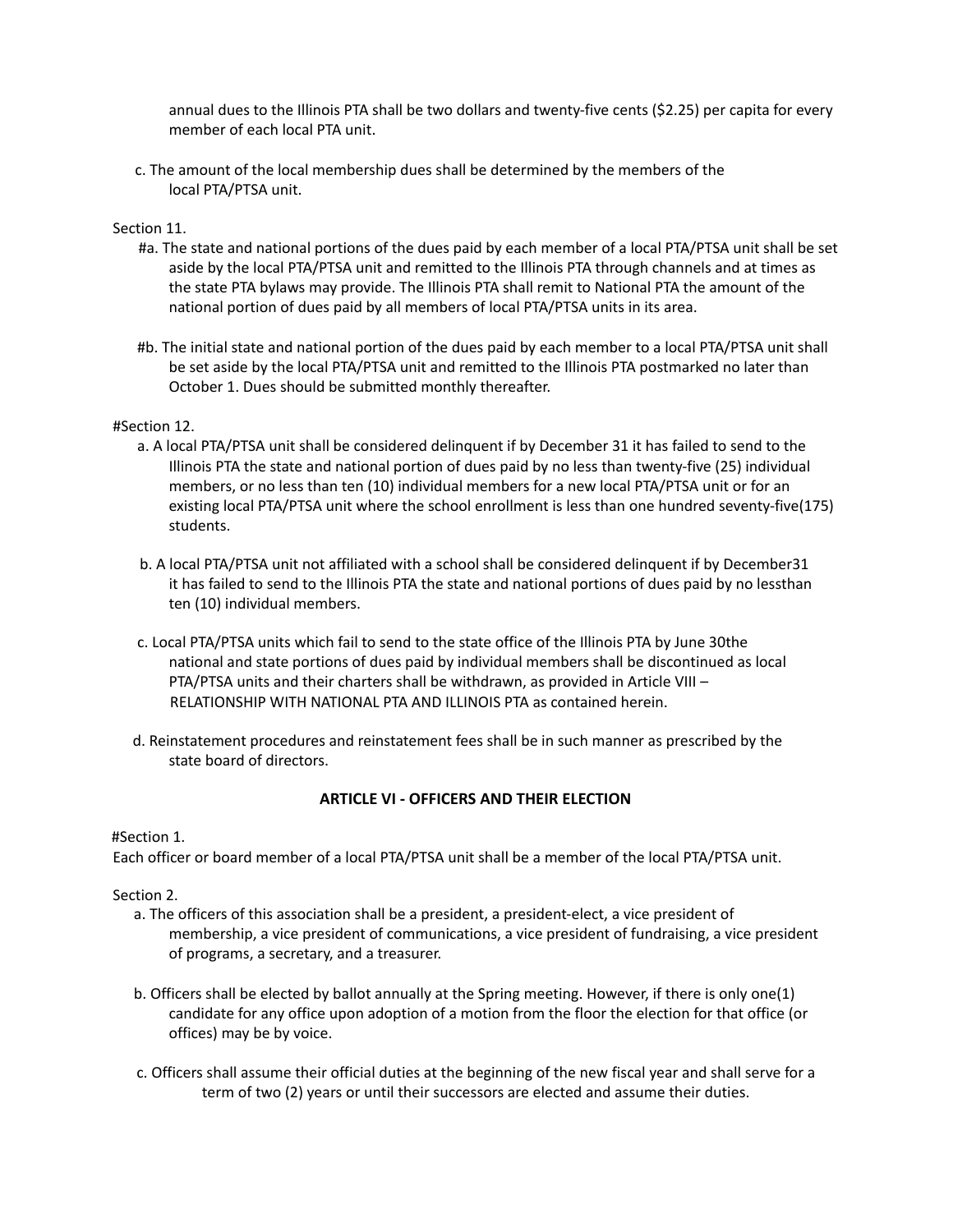d. A person shall not be eligible to serve more than two (2) consecutive terms in the same office. #Section 3.

The members of the nominating committee for officers of a local PTA/PTSA unit shall be elected at the Fall meeting

## #Section 4.

- a. There shall be a nominating committee consisting of three (3) members, one (1) of whom shall be elected by the executive board from its body, and two (2) elected by this association at a general membership meeting at least two (2) months prior to the election. There shall be one (1) alternate elected by the executive board and one (1) from the association. The committee shall choose its own chairperson before the close of the general membership meeting at which they are elected.
- b. The nominating committee shall select one (1) nominee for each office to be filled and report at least thirty (30) days prior to the election meeting.
- c. During the election meeting, an opportunity shall be given for nominations from the floor.
- d. Only those who have consented to serve if elected shall be eligible for nomination either by the committee or from the floor. No one may be eligible to election who has not been a member of this association or that of a feeder school for at least thirty (30) days.
	- e. To be eligible to vote in any election a person must have been a member for at least thirty (30) days.

## Section 5.

- a. In case a vacancy occurs in the office of president, the president-elect shall serve as president for the unexpired term. In case a vacancy occurs in the office of president-elect, a vice president shall serve as president-elect for the unexpired term. A vacancy occurring in any other office shall be filled for the unexpired term by a person elected by a majority vote of the remaining members of the executive board, notice of such election having been given.
- b. In case a vacancy occurs in both the office of president and president-elect, the secretary shall call a special general membership meeting for the purpose of filling the vacant officer positions, prior notice having been given.

# **ARTICLE VII - DUTIES OF OFFICERS**

## Section 1.

The president shall:

- a. preside at all meetings of this association, the executive board, and the executive committee;
- #b. be a member ex-officio of all committees except the nominating committee and, if authorized to sign checks, the audit committee;
- c. sign all legal documents, including contracts;
- d. appoint members to special committees;
- e. be responsible for other duties as may be assigned to him by the association, the executive board, or the executive committee;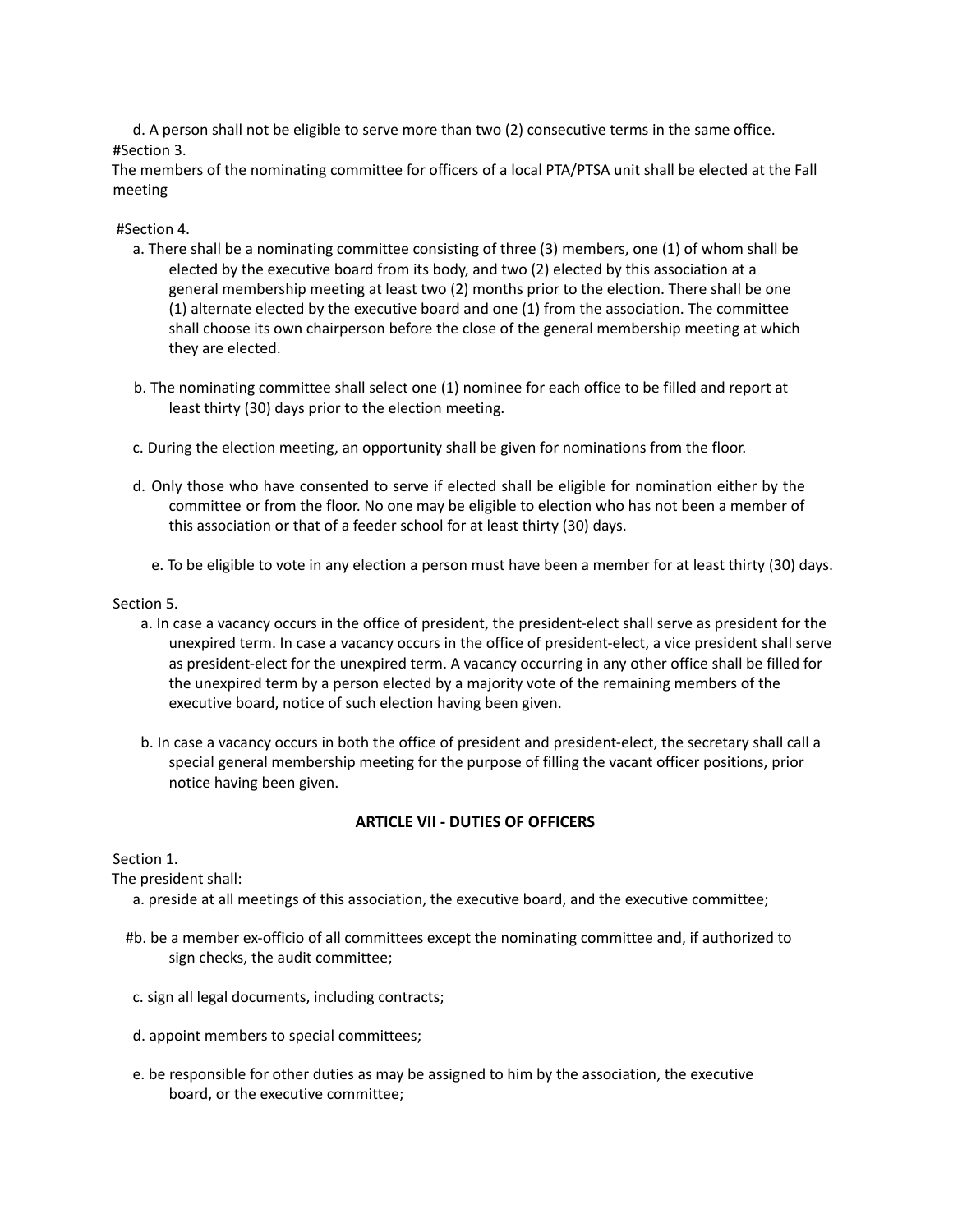- f. delegate the work of the association to other officers or chairpersons as may be appropriate; g. coordinate the work of the officers and committees in order that the Purposes may be promoted; and
- h. have completed the Illinois PTA President's Course before election or within six (6) monthsof election.

Section 2.

The president-elect shall act as aide(s) to the president, and shall perform the duties of the president in the absence or inability of that officer to serve.

The vice presidents shall act as aides to the president-elect and shall in their designated order perform the duties of the president-elect in the absence or inability of that officer to serve.

The vice president of membership shall:

- a. report to the executive committee on all matters relating to membership and dues;
- b. maintain a membership list;
- c. be responsible for notifying the treasurer of due date and amount to be remitted to the state PTA for the state and national portion of dues received from members; and
- d. perform such other duties as may be delegated.

The vice president of fundraising may be a shared position and shall:

- a. report to the executive committee on all matters relating to fundraising and any programs that involve monies being received by Lester School PTA with the exception of membership dues;
- b. assess the need for new fundraising ideas, obtain and provide details for new fundraising programs, and implement new fundraising activities as approved by PTA members;
- c. coordinate with committee chairperson(s) for each fundraiser/program; and
- d. perform such other duties as may be delegated.

The vice president of programs may be a shared position and shall:

- a. report to the executive committee on all matters relating to programs and activities that do not involve monies being received by Lester School PTA;
- b. assess the need for new program ideas, assess the need and relevance of existing programs, implement new programs as approved by PTA members;
- c. coordinate with committee chairperson(s) for each program/activity; and
- d. perform such other duties as may be delegated.

The vice president of communications may be a shared position and shall:

- a. report to the executive committee on all matters relating to communications and marketing including the Lester PTA website, Lester weekly eblast, Lester social media and district communications;
- b. oversee the implementation of communication vehicles and assess the need for new or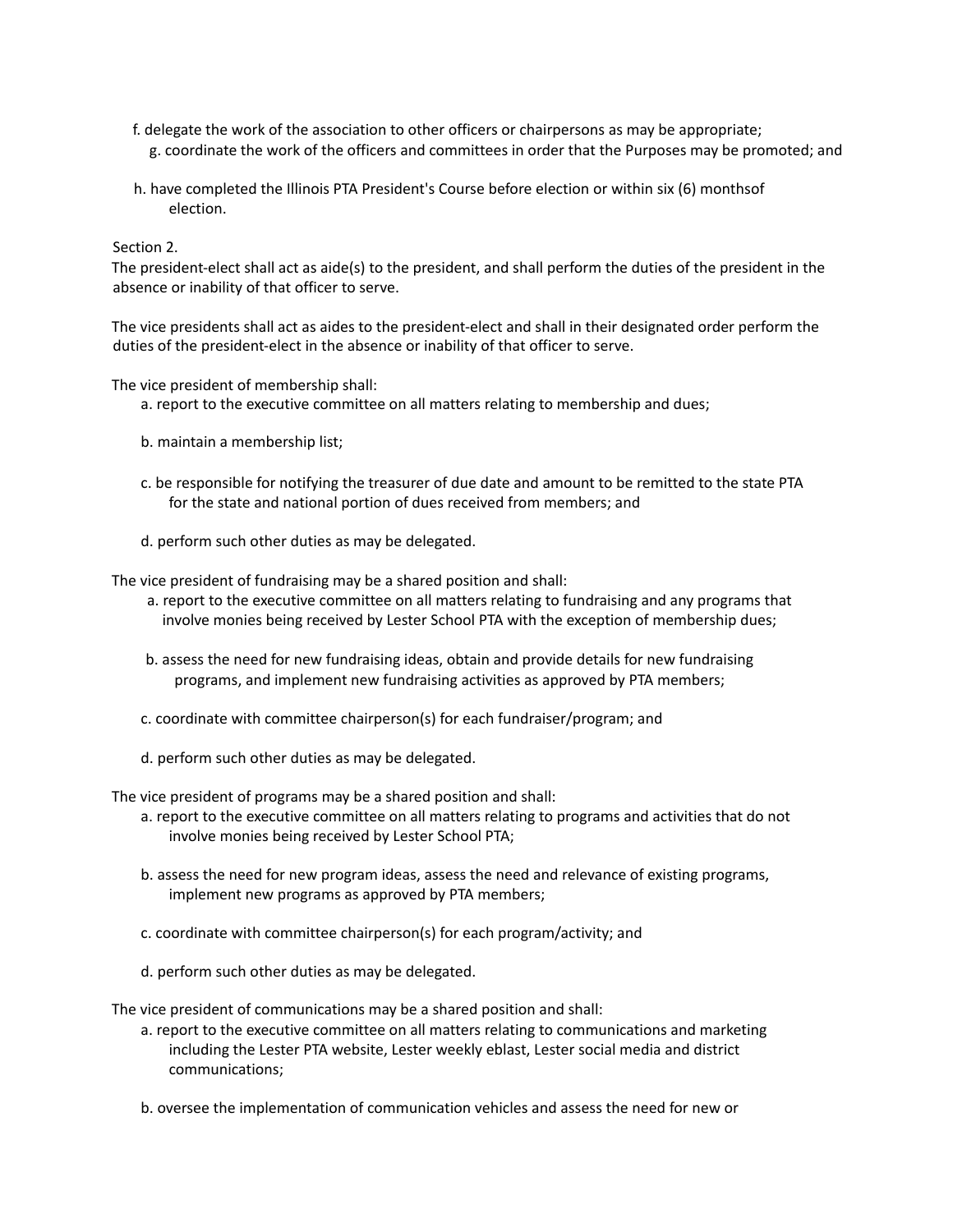updated communication vehicles.

c. coordinate with committee chairperson(s) on their programs(s)' communication needs; and d. perform such other duties as may be delegated.

Section 3.

The secretary shall:

- a. record the minutes of all meetings of this association, the executive board, and the executive committee;
- b. have a current copy of the bylaws;
- c. have a current membership list;
- d. conduct correspondence of the association as directed; and
- e. perform such other duties as may be delegated.

## Section 4.

The treasurer shall:

a. receive all monies of this association and keep an accurate record of receipts and expenditures; b.

place all monies in a depository approved by the executive board;

- c. pay out funds in accordance with the budget as approved by the membership and authorized by properly signed vouchers. Vouchers shall be signed by two (2) persons. Checks shall be signed by the treasurer and one (1) other duly elected and authorized officer;
- d. present a written financial statement at every meeting of the association and at other times as requested by the executive board making a full report, including a proposed budget for the following school year, at the annual budget meeting in May;
- #e. be responsible for the remittance of the state and national portion of the dues paid by each member as directed in ARTICLE V – MEMBERSHIP AND DUES as contained herein;
- f. provide the checkbook, all bank statements, canceled and voided checks, deposit slips, treasurer's record book and receipt book, vouchers and invoices for all disbursements to the auditcommittee;
- g. be responsible for completion and filing of appropriate forms as may be required by Internal Revenue Service Regulations no later than the date established by the regulations;
- g. not be a member of the audit committee;
- h. shall be the chairperson of the finance committee; and
- i. complete an official Illinois PTA Financial workshop before election or within six (6) monthsof election

Section 5.

All officers shall:

a. have completed the Illinois PTA Road to Success Course before election or within six (6) monthsof their election;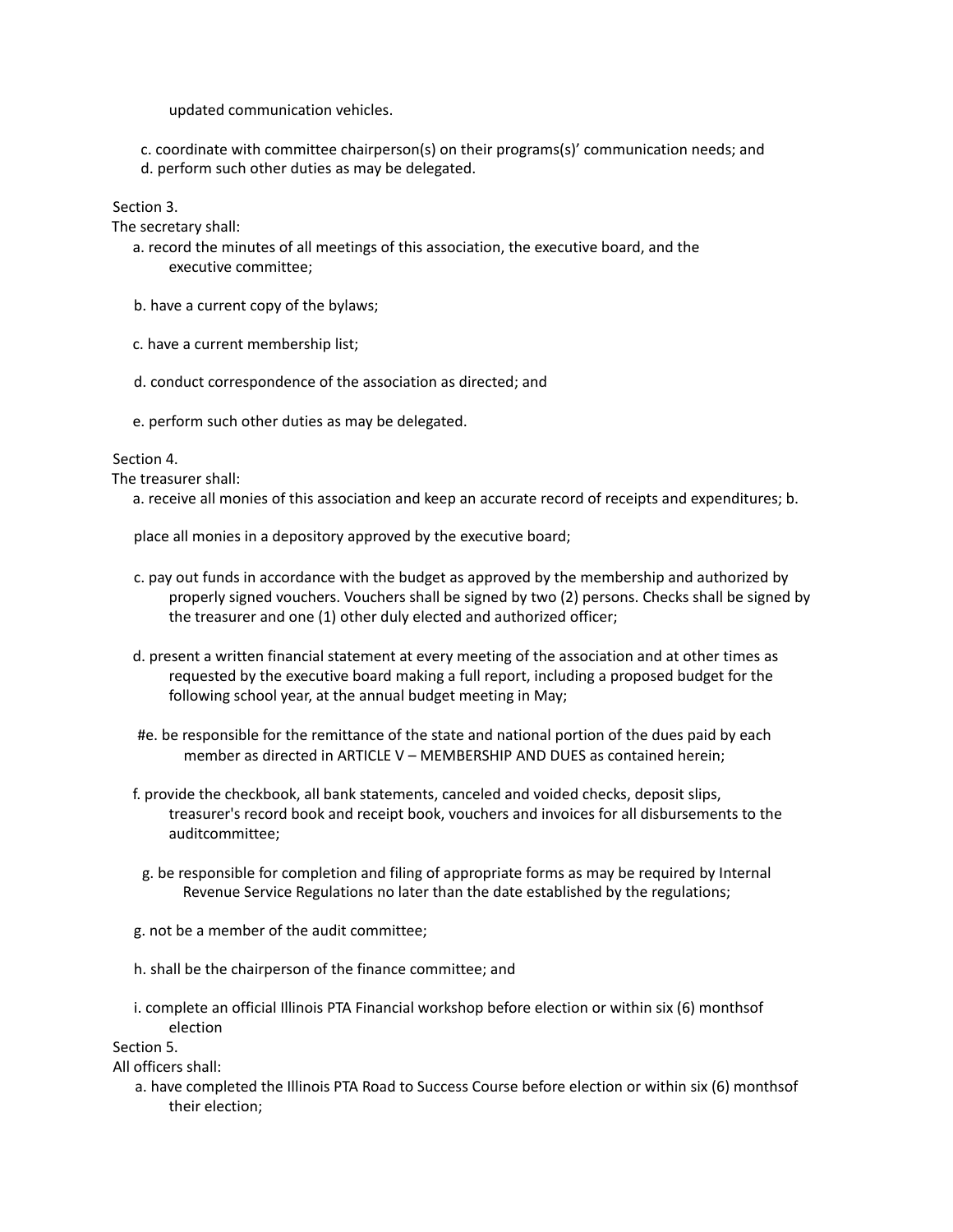- b. perform the duties prescribed in the parliamentary authority of this association in addition to those outlined in these bylaws and those assigned from time to time; and
- c. deliver to their successors all official material prior to the start of the fiscal year with the exception of the treasurer who will deliver materials at the conclusion of the annual audit.

# **ARTICLE VIII – GENERAL MEMBERSHIP MEETINGS**

## Section 1.

Regularly scheduled meetings of this association shall be held at least six (6) times during the school year. Dates of meetings shall be determined by the executive board and announced at the first general membership meeting of the year. Three (3) days notice shall be given of a change of date.

## Section 2.

General membership meetings are convened to conduct the business of the association. Business shall include, but is not limited to: adoption of the audit report, adoption or amending the budget, amending the bylaws, the election of a nominating committee, and the election of officers.

#### Section 3.

Special meetings may be called by the executive board, three (3) days notice having been given.

#### Section 4.

The annual budget meeting shall be the annual meeting at which time annual reports shall be given. This is anticipated, but not required, to be the Spring meeting.

\*\*Section 5.

Bylaws of each local PTA/PTSA unit shall include a provision establishing a quorum.

## Section 6.

A quorum for the transaction of the business of this association shall consist of ten (10) members, which includes at least two (2) officers.

## #Section 7.

Proxy voting shall be prohibited.

## Section 8.

Requests for funds must be submitted to the Executive Board in writing by completing the "Request for Funds" form. They may be submitted on an ongoing basis during the current, budgeted year. The Board will review funding requests at its monthly meeting. During the Board's review, it will determine if each funding request conforms to the bylaws and criteria for all levels of the PTA or if additional information is required. The Board shall present to the members during "New Business" at the next general membership meeting those requests that it deems appropriate under the bylaws and criteria. After presentation and discussion, the request will be tabled for voting for 30 days until the next general membership meeting, if funds are available. If funds are not available, the Board shall recommend to the members whether to set aside the request untilfunds are available or until a fundraiser can be earmarked to support that request.

## **ARTICLE IX - EXECUTIVE BOARD**

#Section 1.This association shall establish an executive board.

## Section 2.

The executive board shall consist of the officers of this association, the chairperson(s) of standing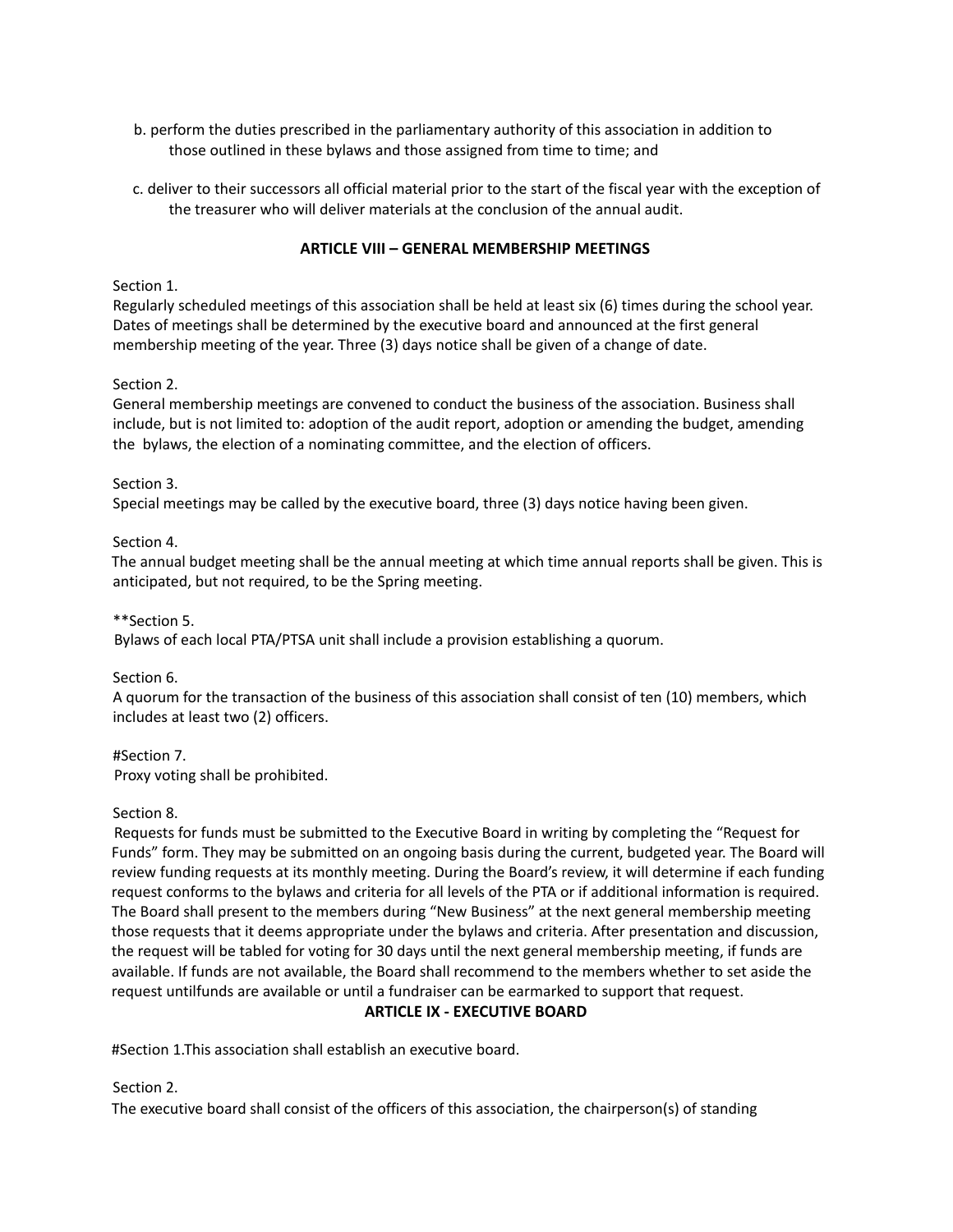committees, and the principal of the school or a representative.

\*\*Section 3.

A PTA/PTSA member shall not serve as a voting member of a local PTA/PTSA unit's board while serving as a paid employee of or under contract to a local PTA/PTSA unit.

Section 4.

The executive board shall:

- a. review tentative budget for recommendation as a proposed budget to the general membershipfor adoption;
- b. transact necessary business in the intervals between general membership meetings and such other business as may be referred to it by thisassociation;
- c. create standing committees;
- d. approve plans of work of the standing committees;
- e. present reports and recommendations to the general membership meeting of this association; f.

approve routine bills within the limit of the budget; and

g. elect an audit committee.

## Section 5.

Regularly scheduled meetings of shall be held three (3) times during the school year: Fall, Winter, and Spring, the date and times to be decided by the executive board at its first meeting of the year. At least three (3) days notice shall be given if there is a change of the regular meeting date. Five (5) members including at least two (2) officers shall constitute a quorum.

## Section 6.

Special meetings of the executive board may be called by the president or by a quorum of the board provided that members receive three (3) days notice.

## Section 7.

Any appointed board member not performing duties as outlined in the bylaws or procedures may be removed by the affirmative vote of two-thirds (2/3) of the board members present and voting prior notice having been given. Any appointed board member absent for two (2) consecutive meetings without prior notice shall automatically forfeit his place on the board and be so notified.

## Section 8.

The executive board shall upon the recommendation of the executive committee consider the removal of any officer not performing duties as outlined in the bylaws. An affirmative vote of two-thirds (2/3) of the board members present and voting shall be necessary for removal of an officer prior notice having been given.

## **ARTICLE X - EXECUTIVE COMMITTEE**

Section 1. The executive committee shall consist of elected officers.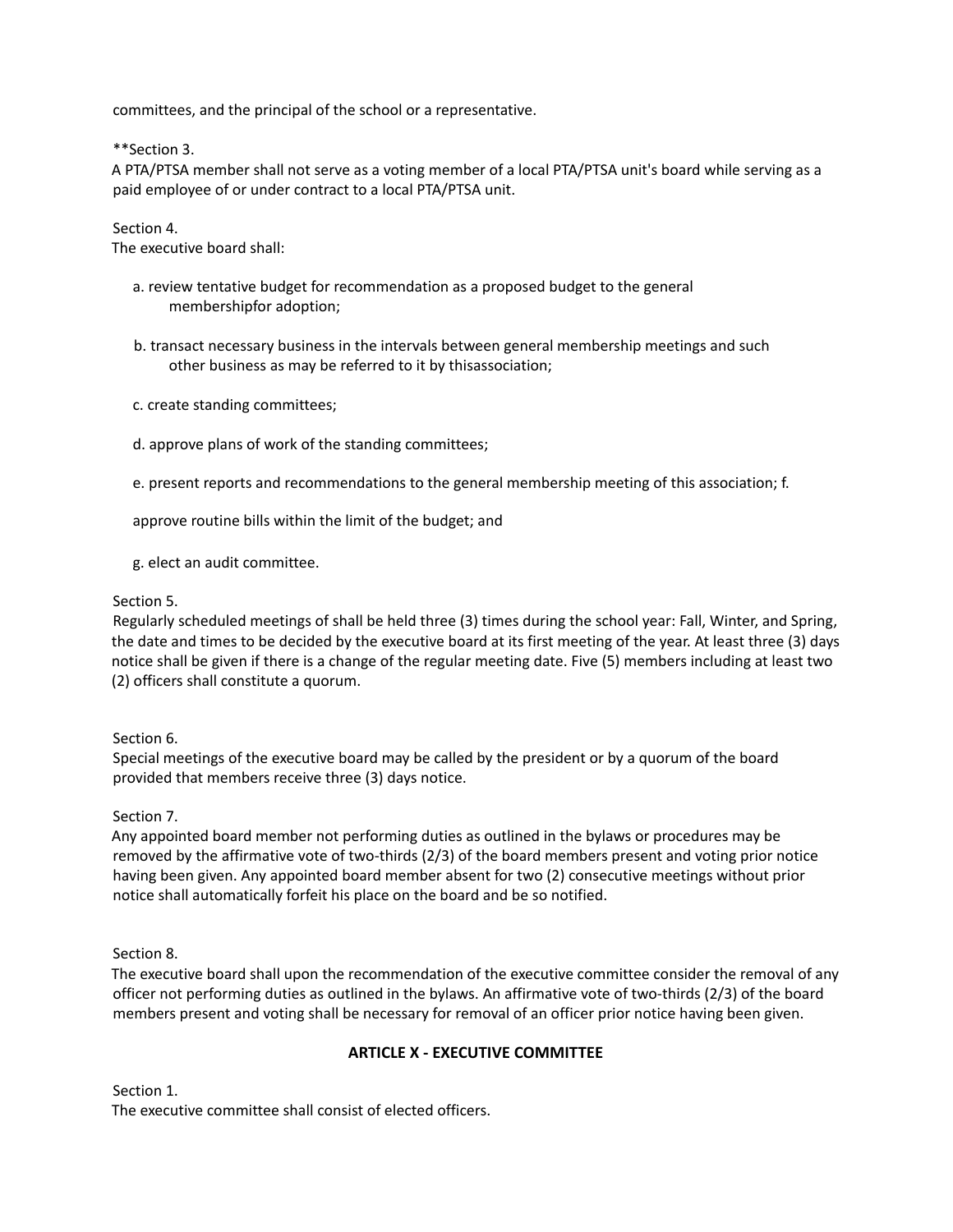Section 2.

Meetings shall be held at the call of the president or a majority of the executive committee. Three (3) days notice shall have been given. A majority shall constitute a quorum.

Section 3.

The committee shall meet as soon as the officers have been duly elected for the purpose of selecting the chairperson of standing committees and formulating tentative plans for their term of office.

Section 4.

The committee may transact business of this association in an emergency; however, no action shall be in conflict with that taken by the voting body of this association or the executive board.

## **ARTICLE XI - STANDING AND SPECIAL COMMITTEES**

Section 1.

The executive board shall create such standing committees as it may deem necessary to promote the Purposes and carry on the work of this association. The chairperson of standing committees shall be selected by the executive committee for a term of one (1) year.

Section 2.

The chairperson of each standing committee shall present a written plan of work to the executive board for approval. No committee work shall be undertaken without the consent of the executive board.

Section 3.

Special committees may be created by the executive board or the membership as the need arises.

#Section 4.

The local PTA/PTSA unit financial records must be audited annually at the close of the fiscal year and upon change of treasurer during the term of office.

Section 5.

An audit committee of at least three (3) members shall be elected by the executive board at its final meeting of the fiscal year. The committee shall examine the financial records and report its findings to the membership at the first general membership meeting of the new fiscal year. By decision of the executive board, a professional auditor may be used. Anyone authorized to sign checks is not eligible to audit the financialrecords.

Section 6.

The president shall be a member ex-officio of all committees except the nominating committee and, if authorized to sign checks, the audit committee.

# **ARTICLE XII - REPRESENTATION**

Section 1.

This association may be represented at the region and district annual meeting and at the annual or special convention of the Illinois PTA as provided in the state bylaws.

Section 2.

This association shall be a member of the Illinois Council of Parent-Teacher Associations and shall pay dues and be represented as provided in the council bylaws.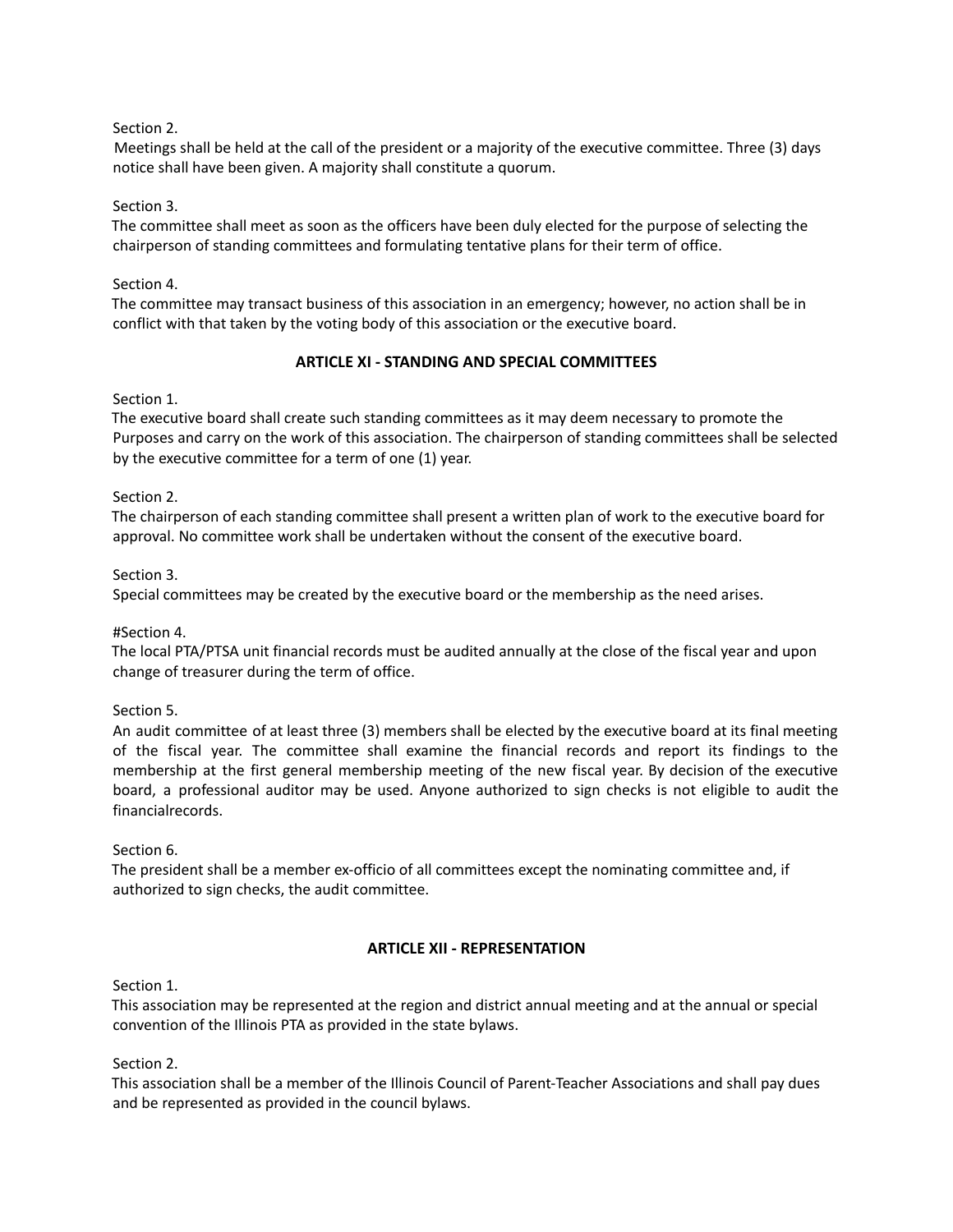# **ARTICLE XIII - RELATIONSHIP WITH NATIONAL PTA AND ILLINOIS PTA**

#Section 1.

This local PTA unit shall be organized and chartered under the authority of the Illinois PTA in the area in which this local PTA/PTSA unit functions in conformity with rules and regulations not in conflict with the Bylaws of National PTA as the Illinois PTA may in its bylaws prescribe. The Illinois PTA shall issue to this local PTA unit an appropriate charter evidencing the due organization and good standing of this local PTA unit.

A local PTA/PTSA in good standing is one that:

- a. adheres to the Purposes and basic policies of the PTA;
- b. remits the national portion of the dues through the Illinois PTA to reach the national office by dates designated by National PTA;
- c. has bylaws approved according to the procedures of the Illinois PTA; and
- d. meets other criteria as may be prescribed by the Illinois PTA.

#Section 2.

This local PTA shall adopt bylaws for the governance of the association as may be approved by the Illinois PTA. Such bylaws shall not be in conflict with the Bylaws of National PTA or the Bylaws of the Illinois PTA.

#Section 3.

Bylaws of this local PTA unit shall include an article on amendments.

#Section 4.

- a. All local PTA/PTSA units' bylaws and amendments thereto shall be approved by the district director or the designated representative of the state board of directors. Bylaws shall be submitted for review upon request and/or every two (2) years.
- *b.* If approved bylaws do not exist, the current *ILLINOIS PTA BYLAWS FOR LOCAL PTA/PTSAUNITS* shall be in effect.

#Section 5.

This local PTA unit shall collect dues from its members and shall remit a portion of such dues to the Illinois PTA as provided in the ARTICLE V – MEMBERSHIP AND DUES as contained herein.

Section 6.

This local PTA unit shall keep permanent books of account and records as shall be sufficient to establish the items of gross income, receipts, and disbursements of the association, including, specifically, the number of its members, the dues collected from its members and the amount of dues remitted to the Illinois PTA. Permanent books of account and records shall at all reasonable times be open to inspection by an authorized representative of the Illinois PTA.

#Section 7.

The charter of this local PTA unit shall be subject to withdrawal and the status of such association as a local PTA/PTSA unit shall be subject to termination in the manner and under the circumstances provided in the bylaws of the Illinois PTA.

## **DISSOLUTION: Voluntary End of Affiliation with PTA**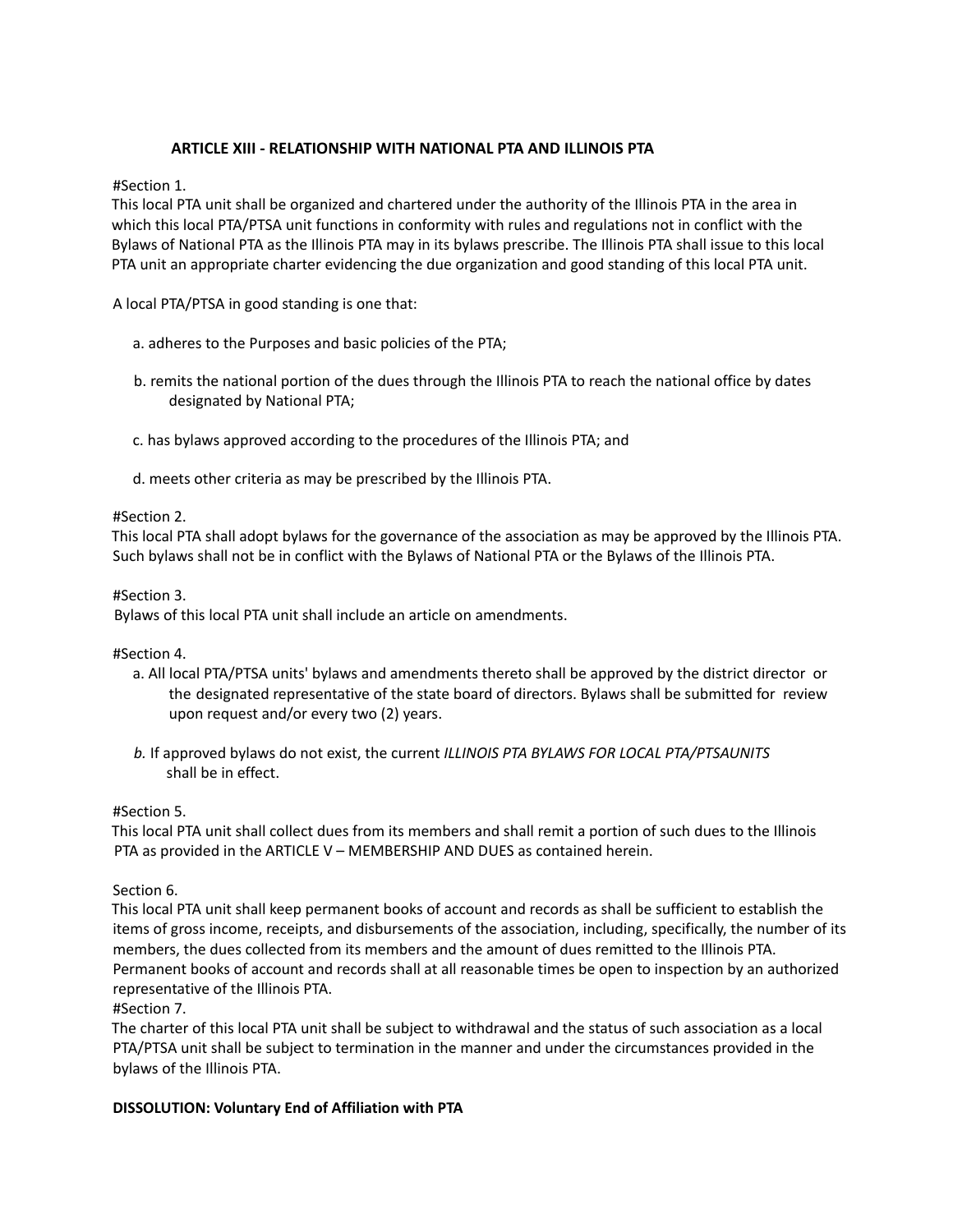#### #Section 8.

- A. To end affiliation with the State and National PTA, a local unit must legally dissolve inaccordance with the process established in these Bylaws. Seeking legal counsel may be advisable.
	- 1. Send a request for dissolution to the Illinois PTA office, containing the following: a. a signed petition of fifteen (15) members or twenty-five percent (25%) of the membership not including members of the executive board of the local unit, whichever is larger, recommending dissolution;
		- b. current membership roster to determine eligibility to vote at a dissolution meeting;
		- c. notice of dissolution meeting, giving members thirty (30) day notification and seven (7) day reminder; method of distribution to membership.
	- 2. Conduct a dissolution meeting of the general membership a. an Illinois PTA representative shall be given opportunity to speak first;
		- b. determine that a quorum is present;
		- c. determine eligibility to vote
		- d. place the question of dissolution before the members;
		- e. inform membership that to be adopted, the motion must receive a two-third (2/3) majorityof those present and voting; and
		- f. conduct a ballot vote, and declare the result of such vote.
	- 3. Minutes of the meeting must include:
		- a. membership roster used to verify eligibility to vote, and presence of quorum;
		- b. declaration of ballot results, including votes in the affirmative, negative, or abstentions;
		- c. effective date of dissolution;
		- d. distribution of funds remaining following the payment of all outstanding legal obligations, in accordance with established IRS rules and regulations;
		- e. verification of tax status of any organization receiving funds; and
		- f. signature of certifying officers and date submitted.
- B. Dissolution of the local unit ends all rights and privileges associated with affiliation with State and National PTA, and the local unit.
	- 1. must cease and desist from any further use of a name that implies or connotes association with the National PTA and the Illinois PTA;
	- 2. must cease and desist from using the Federal Employer Identification Number ("FEIN") issuedto the local unit as a constituent association organized by the authority of the IllinoisPTA;
	- 3. loses Federal tax-exempt status as a constituent association of the National PTA and the Illinois PTA as authorized by the Internal Revenue Service;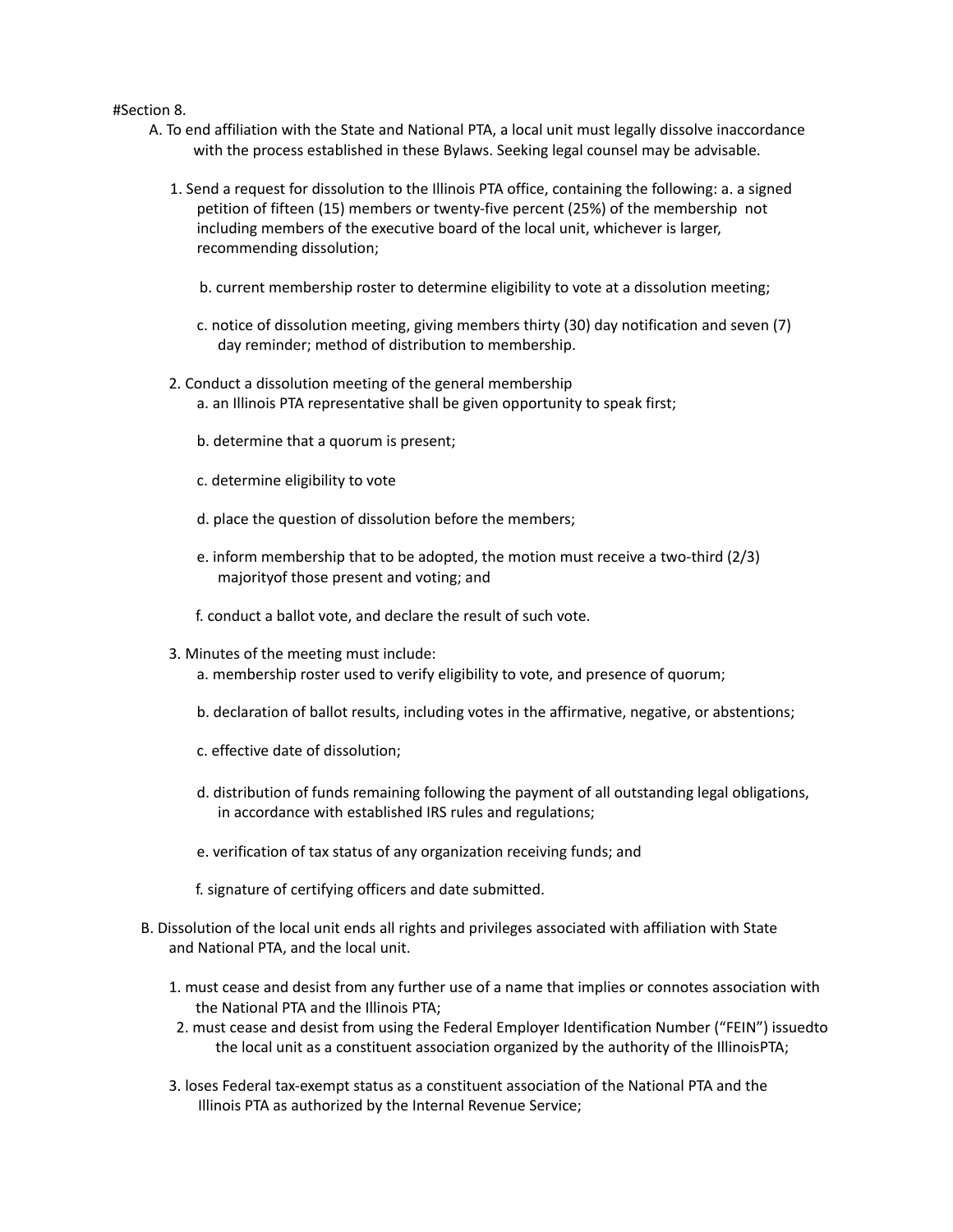- 4. must distribute all remaining funds to a recognized and approved 501(c)(3) organization, in accordance with IRS requirements, within thirty (30) days or those funds shall revert to the Illinois PTA;
- 5. notify all necessary governmental agencies of the action taken, including but not limited to: the Illinois Department of Revenue, the Illinois Secretary of State, if incorporated, and the Internal Revenue Service;
- 6. notify all entities with whom you do business of the action taken, including but not limited to: banks, suppliers / vendors, insurance provider, and school district'
- 7. perform a complete audit of the financial records of the local unit' and
- 8. provide the Illinois PTA via the state office, the following: a. copy of the final audit;
	- b. copy of final report filed with the Internal Revenue Service;
	- c. copy of IRS Schedule N, distribution of remaining funds;
	- d. copy of notification of dissolution to governmental agencies as required in Article XIII– GENERAL MEMBERSHIP MEETINGS, Section 8. B. 5. as contained herein.
- C. The Illinois PTA, as the authority under whom the local unit was granted tax-exempt status, has the right as the holder of the group exemption to approve any organization receiving funds from the dissolved local unit.

## **#ARTICLE XIV - FISCAL YEAR**

The fiscal year of this association shall begin on July 1 and end on the following June

# 30. **#ARTICLE XV - PARLIAMENTARY AUTHORITY**

The rules contained in the current edition of *Robert's Rules of Order Newly Revised* shall governthe Lester School PTA in all cases in which they are applicable and in which they are not in conflict withthese bylaws, the bylaws of National PTA, the bylaws of the Illinois PTA, or the articles ofincorporation.

# **ARTICLE XVI - AMENDMENTS**

#Section 1.

- a. These bylaws may be amended at any general membership meeting of this association by atwo thirds (2/3) vote of the members present and voting provided that notice of the proposed amendment shall have been given at the previous general membership meeting or written notice of the proposed amendment has been given to all members thirty (30) days in advance of the general membership meeting at which the amendment is to be considered, a quorum being present, and that the proposed amendments shall be subject to approval of the district director or the designated representative ofthe state board of directors of the Illinois PTA.
- b. A committee may be appointed to submit a revised set of bylaws as a substitute for the existing bylaws by a majority vote at a meeting of this association or by a two-thirds (2/3) vote of the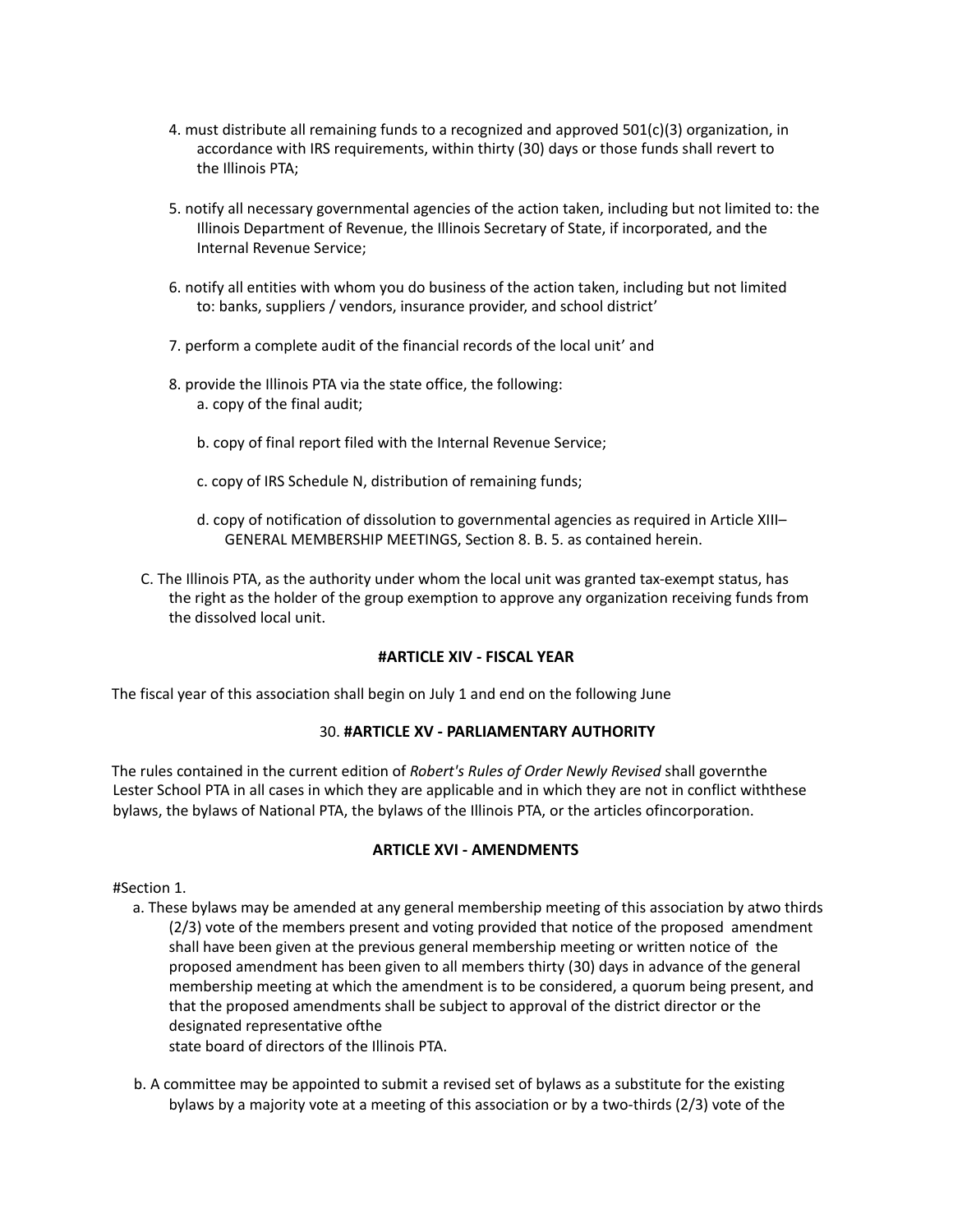executive board. The requirements for adoption of a revised set of bylaws shall be the same as in the case of the amendment.

- c. Two (2) copies of all proposed amendments or revisions shall be submitted to the district director or the designated representative of the state board of directors for review prior to presentation at a general membership meeting of the association for its consideration and action.
- d. After approval by a two-thirds (2/3) vote at a general membership meeting of the association, two (2) copies of all amendments or revisions shall be sent for approval to the district director or designated representative of the state board of directors.
- e. Submission of amendments or revised bylaws for approval by the Illinois PTA shall be inaccordance with the Bylaws of the Illinois PTA.

## #Section 2.

This local PTA unit shall include in its bylaws provisions corresponding to the Illinois PTA Bylaws as are identified herein by a double star (\*\*).

#### #Section 3.

The adoption of an amendment to any provision of the Illinois PTA Bylaws identified by a double star (\*\*) shall serve automatically and without the requirement of further action by the Lester School PTA to amend their corresponding bylaws. Notwithstanding the automatic character of the amending process, local PTA/PTSA units shall promptly incorporate such amendments in their respective bylaws.

#### #Section 4.

Each local PTA/PTSA unit shall include in its bylaws provisions corresponding to the provisions of such of these bylaws as are identified by the number symbol (#).

#### #Section 5.

The adoption of an amendment to any provision of the bylaws of the Illinois PTA identified by a number symbol (#) shall serve automatically and without the requirement of further action by Lester School PTA to amend their corresponding bylaws.

## Affirmation of Bylaws

(PLEASE CHECK and FILL OUT ONLY ONE)

These bylaws were voted upon and passed at the general membership meeting of the PTA/PTSA on OR

\_ These bylaws were reviewed on (Date), and no changes were made. This was reported to the

(Date). membership on (Date). general

Signed: Date: (PTA President)

Printed Name:

|  | Signed: Date: (PTA Secretary) |  |
|--|-------------------------------|--|
|  |                               |  |

Printed Name: